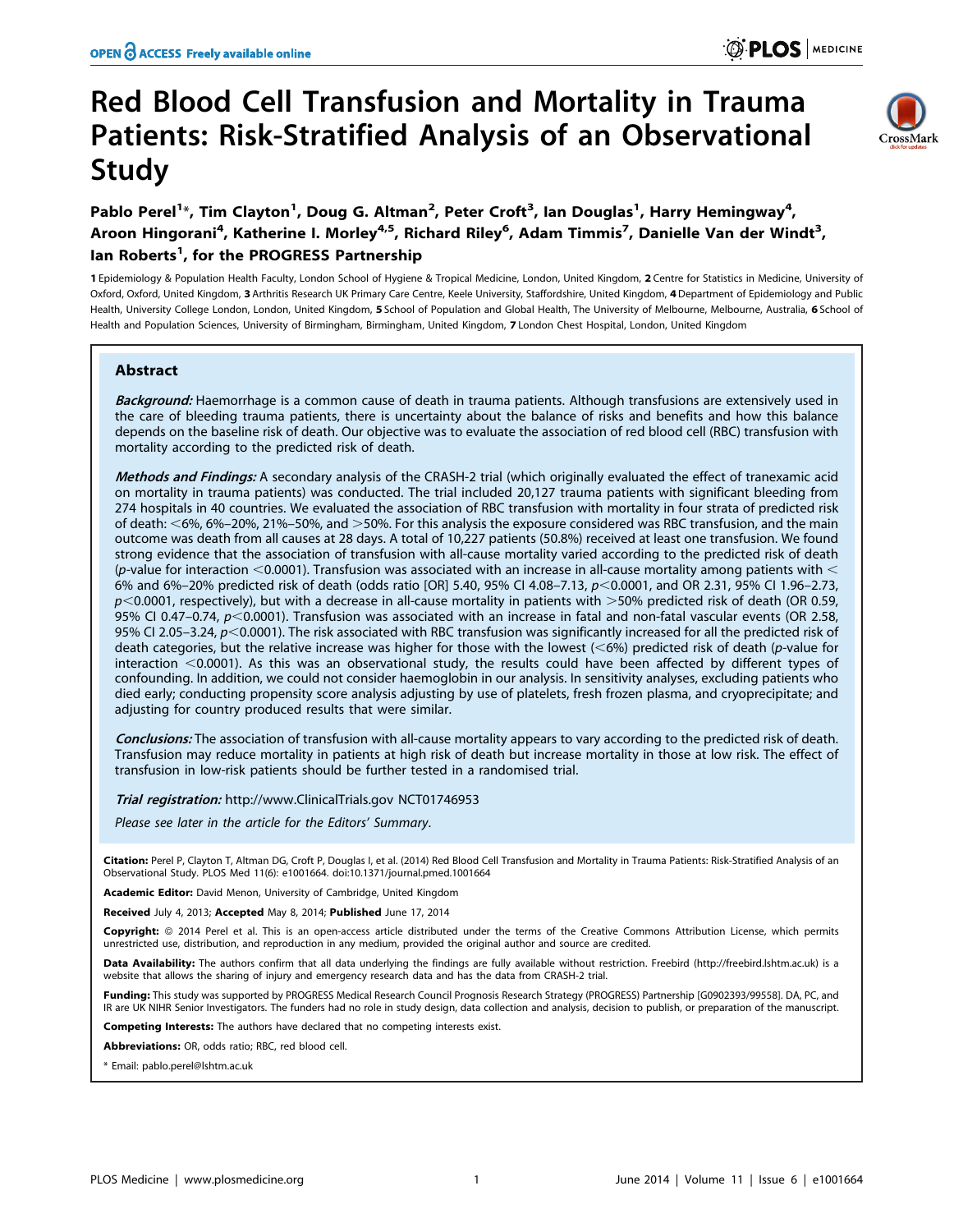#### Introduction

Haemorrhage is a leading cause of death in trauma patients, responsible for approximately 30% to 40% of trauma-related deaths [1,2]. Although red blood cell (RBC) transfusion is often used in the management of bleeding trauma patients, there is considerable uncertainty regarding the balance of risks and benefits [3,4].

RBC transfusion is a scarce and expensive intervention with potential adverse effects, including allergic reaction, transfusionrelated lung injury, graft versus host disease, and infection. Furthermore, supplies of blood are lower, and the risks from transfusion higher, in low- and middle-income countries, where most bleeding deaths occur [5].

A systematic review showed that RBC transfusion is associated with increased morbidity and mortality in critically ill patients, including trauma patients [6]. Nevertheless, the included studies were observational, and it is likely that some of the effect observed was due to confounding by indication, with transfusion being offered to more severely ill patients. A more recent systematic review of randomised trials evaluated the effect of different haemoglobin or haematocrit thresholds for blood transfusion in haemodynamically stable critically ill patients. It found that a more restrictive approach (transfusion only when haemoglobin levels were below 70 or 80 g/l) reduced in-hospital mortality without any increase in adverse events [7].

However, most RBC transfusion in trauma patients occurs early after hospital admission, when haematocrit level is not a reliable indicator of the extent of bleeding, and clinicians must use physical signs, diagnostic tests, and clinical judgment to decide whether or not a RBC transfusion is indicated [8].

It is possible that the effect of RBC transfusion on mortality depends on the underlying risk. We hypothesized that there may be a beneficial effect among patients at high risk of death but a harmful effect in those patients at low risk of death. Even if the relative effect is similar, the absolute effect and cost-effectiveness could vary according to underlying risk, and so a stratified approach to RBC transfusion might be justified. To the best of our knowledge, this hypothesis has not been tested before in trauma patients. Using a large international cohort of trauma patients with bleeding, we evaluated the association of RBC transfusion with mortality according to the predicted risk of death.

#### Methods

#### Ethics Statement

This study received ethics approval from the London School of Hygiene & Tropical Medicine.

#### Aims

The primary objective of the study was to evaluate the association of RBC transfusion with all-cause mortality at 28 days (or hospital discharge) according to predicted risk of death at hospital admission. The secondary objective was to evaluate the association of RBC transfusion with fatal and non-fatal vascular occlusive events.

#### Sample

The study cohort included all patients from the CRASH-2 clinical trial. The trial included 20,127 trauma patients with, or at risk of, significant bleeding within 8 h of injury, and evaluated the effect of tranexamic acid on all-cause mortality. The trial was undertaken in 274 hospitals in 40 countries. Detailed information on the methods and results of the CRASH-2 trial have been published previously [9].

#### **Outcomes**

The primary outcome of this analysis was death from all causes stratified by baseline risk. We also reported specific causes of death (bleeding, head injury, multi-organ failure, myocardial infarction, stroke, pulmonary embolism, and other causes), and we conducted a secondary analysis exploring the association of RBC transfusion with fatal and non-fatal vascular occlusive events including myocardial infarction, stroke, deep vein thrombosis, and pulmonary embolism. All events were measured at 28 days or hospital discharge. Cause of death was defined by the investigators using their clinical judgment.

#### Interventions and Comparisons

We compared the association of RBC transfusion with the outcomes versus that of no RBC transfusion. For this analysis we compared two groups: those who received at least one RBC transfusion (transfused) versus those patients who did not receive any RBC transfusion (non-transfused).

#### Statistical Analysis

The characteristics of patients were tabulated and compared according to whether the patient underwent a transfusion. Univariable comparisons were made using a logistic regression model by treating each variable as a categorical or continuous covariate as appropriate.

For each patient we estimated the predicted risk of death from all causes using a validated model, and categorised patients into four pre-specified strata  $(<6\%, 6\% - 20\%, 21\% - 50\%, \text{and } >50\%$ ). The prognostic model we used was developed using 20,127 trauma patients with, or at risk of, significant bleeding within 8 h of injury. The model development was conducted with a backward stepwise approach, and the predictors included in the final model were Glasgow Coma Scale, age, heart rate, systolic blood pressure, time since injury, type of injury, and geographical region. Full details of model development and validation have been published elsewhere [10] (see Text S1). Although risk is a continuous variable, we decided to use risk categories for simplifying its use in clinical practice. The risk categories used were identical to the ones reported in the original prognostic model, and the cutoffs were decided with the feedback from prognostic model users and by looking at previous publications [10].

The number of patients and number of deaths were tabulated by transfusion status. Odds ratios (ORs) and risk differences, together with 95% confidence intervals, comparing RBC transfusion to no RBC transfusion were calculated within each of the prespecified risk categories as defined previously [10]. Interaction tests were conducted using logistic regression to formally assess whether the impact of RBC transfusion differed according to underlying risk, with risk considered as a continuous variable.

Because RBC transfusion practices vary and could be associated with different risks according to the region of the world, we also examined the association with death from all causes separately for four geographical regions.

To identify a potential non-linear interaction between transfusion and baseline risk, patients were also categorised into ten risk groups containing approximately one-tenth of the primary outcome each, and the association of RBC transfusion with death from all causes was evaluated within each of these categories.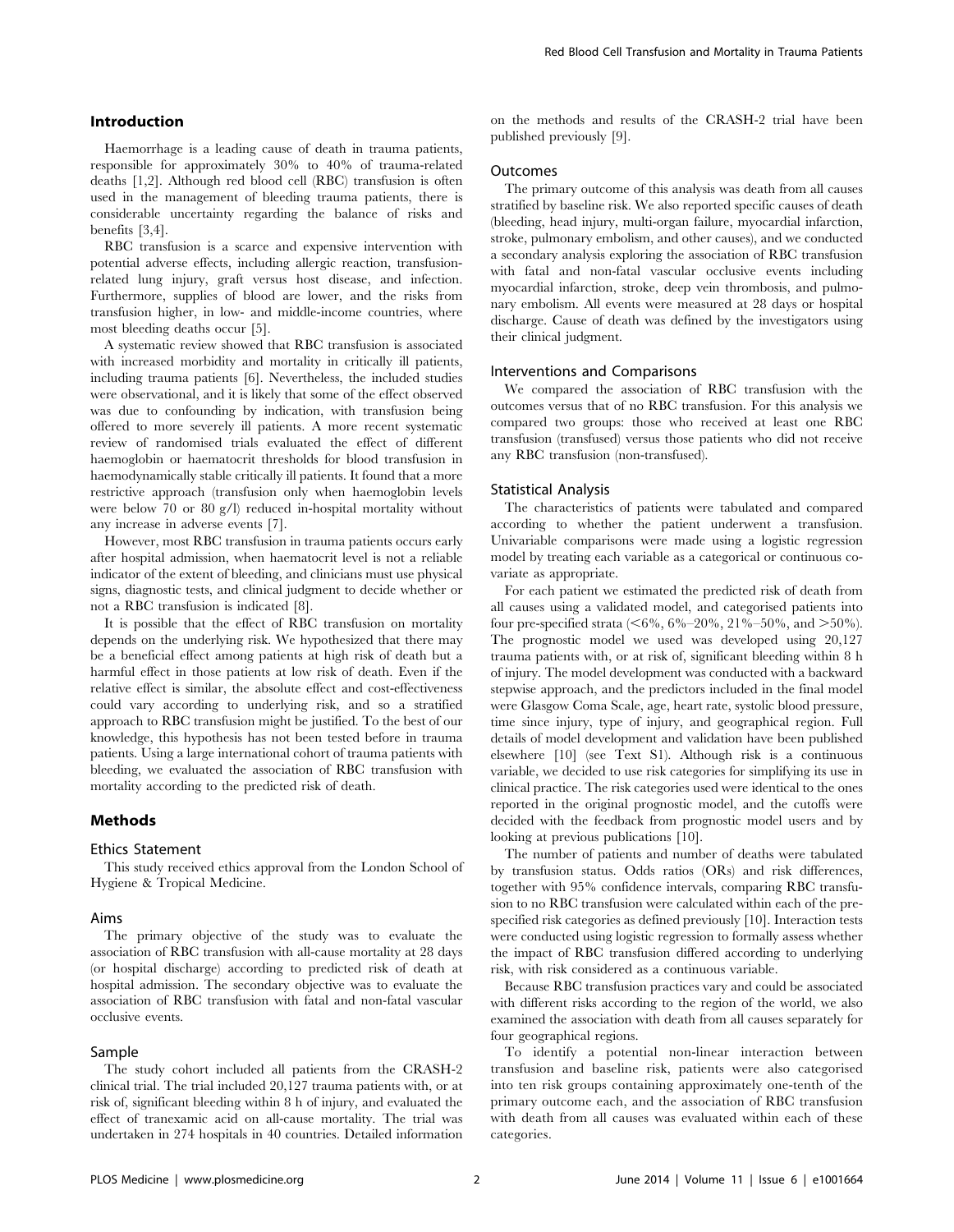Table 1. Baseline characteristics by transfusion status.

| <b>Characteristic</b>                      | Subcategory    | <b>Number with Missing</b><br><b>Values</b> | <b>All Patients</b> | <b>Transfusion</b> |                 |                          |
|--------------------------------------------|----------------|---------------------------------------------|---------------------|--------------------|-----------------|--------------------------|
|                                            |                |                                             |                     | Yes                | <b>No</b>       | $p$ -Value               |
| Total                                      |                | 270                                         | 20,127              | 10,227 (50.8%)     | 9,900           | $\overline{\phantom{0}}$ |
| <b>Country income</b>                      | High           | $\pmb{0}$                                   | 414                 | 343 (82.9%)        | 71              |                          |
|                                            | Middle         | 0                                           | 19,408              | 9,715 (50.1%)      | 9,693           | < 0.0001                 |
|                                            | Low            | $\mathbf 0$                                 | 305                 | 169 (55.4%)        | 136             | < 0.0001                 |
| Tranexamic acid                            | Placebo        | 0                                           | 10,067              | 5,160 (51.3%)      | 4,907           | $\overline{\phantom{0}}$ |
|                                            | Active         | $\mathbf 0$                                 | 10,060              | 5,067 (50.4%)      | 4,993           | 0.21                     |
| Time from injury to arrival at<br>hospital | $\leq$ 3 h     | 8                                           | 13,485              | 6,506 (48.2%)      | 6,979           | —                        |
|                                            | >3 h           |                                             | 6,634               | 3,715 (56.0%)      | 2,919           | < 0.0001                 |
| Age (years)                                |                | 1                                           | 30 (24 to 43)       | 31 (21 to 43)      | 30 (24 to 43)   | 0.9                      |
| Systolic blood pressure (mm Hq)            |                | 28                                          | 91 (80 to 110)      | 90 (80 to 100)     | 100 (90 to 120) | < 0.0001                 |
| Respiratory rate (per min)                 |                | 186                                         | 22 (20 to 26)       | 22 (20 to 28)      | 22 (19 to 26)   | < 0.0001                 |
| Heart rate (per min)                       |                | 137                                         | 105 (90 to 120)     | 110 (96 to 120)    | 100 (88 to 112) | < 0.0001                 |
| <b>Glasgow Coma Scale</b>                  |                | 23                                          | 15 (11 to 15)       | 14 (10 to 15)      | 15 (12 to 15)   | < 0.0001                 |
| <b>Penetrating injury</b>                  | <b>No</b>      | $\pmb{0}$                                   | 13,605              | 6,998 (51.4%)      | 6,607           | $\qquad \qquad -$        |
|                                            | Yes            | $\mathbf 0$                                 | 6,522               | 3,229 (49.5%)      | 3,293           | 0.01                     |
| Mortality at 28 days                       | No             | $\mathbf 0$                                 | 17,051              | 8,206 (48.1%)      | 8,845           | < 0.0001                 |
|                                            | Yes            | 0                                           | 3,076               | 2,021 (65.7%)      | 1,055           |                          |
| Predicted risk of death <sup>a</sup>       | $<$ 6%         |                                             | 8,706               | 3,406 (39.1%)      | 5,300           |                          |
|                                            | 6% to 20%      |                                             | 6,850               | 3,905 (57.0%)      | 2,945           | < 0.0001                 |
|                                            | $>$ 20% to 50% |                                             | 2,758               | 1,761 (63.9%)      | 997             | < 0.0001                 |
|                                            | >50%           |                                             | 1,543               | 960 (62.2%)        | 583             | < 0.0001                 |

Data are presented as number, number (percent), or median (interquartile range).<br><sup>a</sup>From a logistic regression model fitting each covariate as a categorical or continuous variable. Predicted risk of death was not calculate doi:10.1371/journal.pmed.1001664.t001

## Table 2. Clinical outcomes by red blood cell transfusion.

| <b>Outcome</b>                         | Transfusion $(n=10,227)$ | No Transfusion ( $n = 9,900$ ) | Total $(n=20, 127)$ | $p$ -Value |
|----------------------------------------|--------------------------|--------------------------------|---------------------|------------|
| <b>All-cause mortality</b>             | 2,021 (19.8%)            | 1,055 (10.7%)                  | 3,076 (15.3%)       | < 0.0001   |
| <b>Cause-specific mortality</b>        |                          |                                |                     |            |
| Bleeding                               | 803 (7.9%)               | 260 (2.6%)                     | 1,063 (5.3%)        | < 0.0001   |
| Head injury                            | 624 (6.1%)               | 600 (6.1%)                     | 1,224 (6.1%)        | 0.9        |
| Multi-organ failure                    | 343 (3.4%)               | 99 (1.0%)                      | 442 (2.2%)          | < 0.0001   |
| Myocardial infarction                  | 22 (0.2%)                | $7(0.1\%)$                     | 29 (0.1%)           | 0.01       |
| Stroke                                 | $7(0.1\%)$               | $6(0.1\%)$                     | 13 (0.1%)           | 0.83       |
| Pulmonary embolism                     | 25 (0.2%)                | 14 (0.1%)                      | 39 (0.2%)           | 0.1        |
| Other causes                           | 197 (1.9%)               | 69 (0.7%)                      | 266 (1.3%)          | < 0.0001   |
| Other outcomes (fatal and non-fatal)   |                          |                                |                     |            |
| Myocardial infarction                  | 67 (0.7%)                | 23 (0.2%)                      | 90 (0.4%)           | < 0.0001   |
| Stroke                                 | 79 (0.8%)                | 44 (0.4%)                      | 123 (0.6%)          | 0.003      |
| Pulmonary embolism                     | 109 (1.1%)               | 34 (0.3%)                      | 143 (0.7%)          | < 0.0001   |
| Non-fatal deep vein thrombosis         | 69 (0.7%)                | 12 (0.1%)                      | 81 (0.4%)           | < 0.0001   |
| Vascular occlusive events <sup>a</sup> | 267 (2.6%)               | 102 (1.0%)                     | 369 (1.8%)          | < 0.0001   |

Data are presented as number (percent) of patients. a Myocardial infarction, stroke, pulmonary embolism, or deep vein thrombosis.

doi:10.1371/journal.pmed.1001664.t002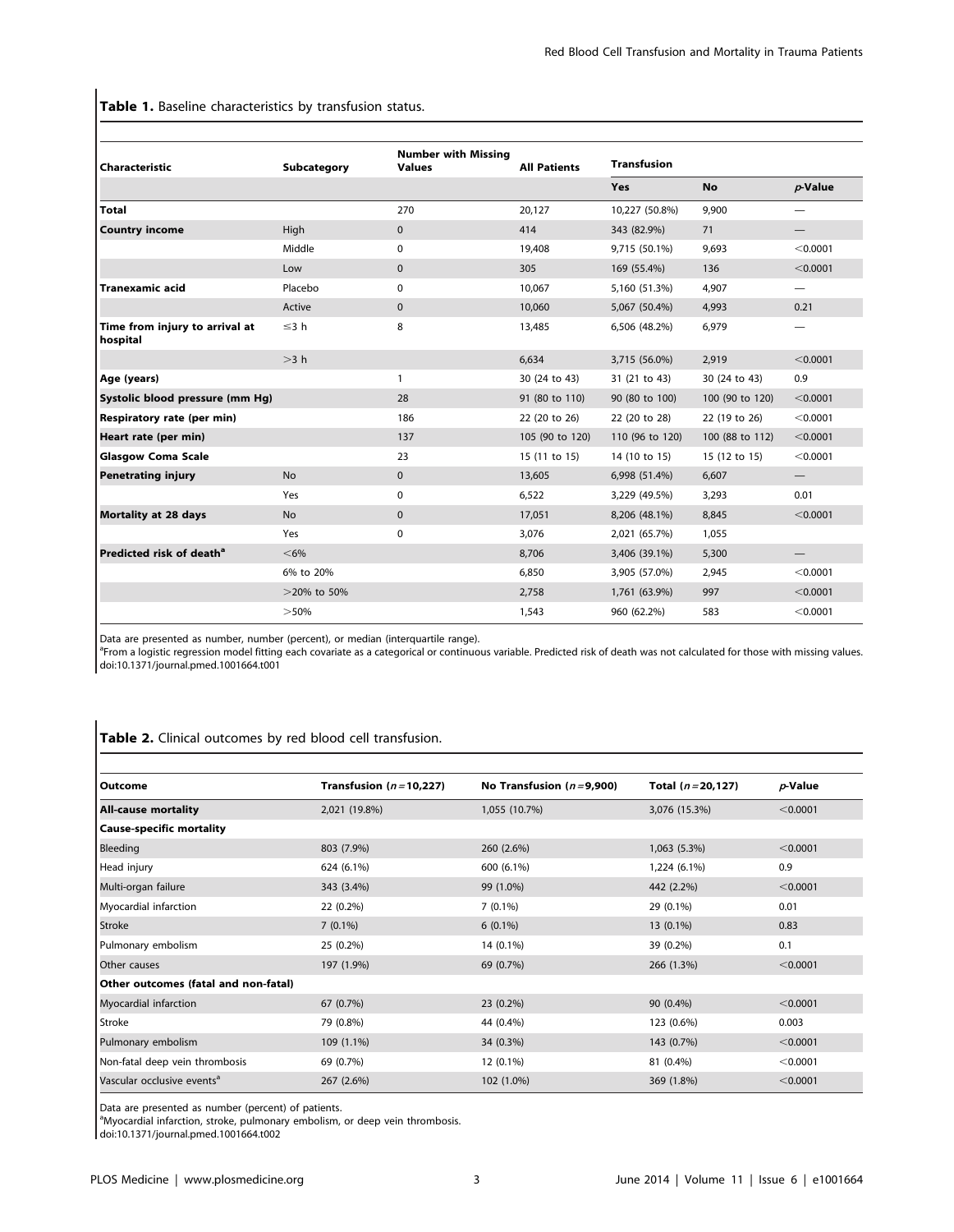Table 3. Mortality by category of predicted risk of death and red blood cell transfusion.

| Predicted Risk<br>of Death <sup>a</sup> |                    | Deaths according to Transfusion Status of Patient |                       | <b>Risk Difference</b><br>(95% CI) | $p$ -Value |
|-----------------------------------------|--------------------|---------------------------------------------------|-----------------------|------------------------------------|------------|
|                                         | <b>Transfusion</b> | <b>No Transfusion</b>                             |                       |                                    |            |
| $<$ 6%                                  | 217/3,406 (6.4%)   | 66/5,300 (1.2%)                                   | 5.40 (4.08 to 7.13)   | 5.1% (4.3% to 6.0%)                | < 0.0001   |
| 6%-20%                                  | 591/3,905 (15.1%)  | 211/2,945 (7.2%)                                  | 2.31 (1.96 to 2.73)   | 8.0% (6.5% to 9.4%)                | < 0.0001   |
| 21%-50%                                 | 557/1761 (31.6%)   | 334/997 (33.5%)                                   | 0.92 (0.78 to 1.08)   | $-1.9\%$ (-5.5% to 1.8%)           | 0.31       |
| >50%                                    | 566/960 (59.0%)    | 413/583 (70.8%)                                   | $0.59$ (0.47 to 0.74) | $-11.9\%$ (-16.7% to -7.1%)        | < 0.0001   |

Interaction between RBC transfusion and predicted risk of death on the OR,  $p<0.0001$  (chi-square = 227 with one degree of freedom). <sup>a</sup>Risk group determined according to model published in [10].

doi:10.1371/journal.pmed.1001664.t003

We conducted complete case analyses, as the amount of missing data was very low (1%).

Sensitivity analyses. To take into account a potential survival bias we also reported the association of RBC transfusion with all-cause mortality excluding patients who died on day "0" (first day of hospital arrival).

To examine the impact of possible confounding by indication, we calculated propensity scores for all patients using logistic regression, with blood transfusion as the outcome. Factors included in the model were those likely to influence the decision to transfuse, including age, gender, income region (high, middle, or low), systolic blood pressure, heart rate, respiratory rate, Glasgow Coma Scale, type of injury (penetrating or blunt), time since injury, and tranexamic acid use. The distribution of propensity scores amongst all transfused and non-transfused patients was then compared, and we excluded all patients with scores in the upper and lower 5% of the score distribution. Any patients whose propensity scores were outside the overlapping area of the distributions of transfused and non-transfused patients were also excluded, to avoid making comparisons between patients with too many underlying differences. With this reduced study population, we then evaluated the association of transfusion with all-cause mortality according to the predicted risk of death in each of the pre-specified mortality strata, adjusting by the propensity score (as a continuous variable).

Finally, to take into account potential confounding by geographical variation in the types of blood products used for transfusion, we adjusted the comparison within each predicted risk group by use of platelets, fresh frozen plasma, and cryoprecipitate and by country using logistic regression.

Stata Statistical Software Release 11 (StataCorp) was used for the analysis.

#### Results

The baseline characteristics of CRASH-2 trial patients according to their RBC transfusion status are displayed in Table 1. A total of 10,227 patients (50.8%) received RBC transfusion. Patients from high-income countries, and those who arrived at hospital more than 3 h after the injury, had lower systolic blood pressure or Glascow Coma Score, had higher heart rate or respiratory rate, or had blunt injury were more likely to receive RBC transfusion  $(p<$ 0.0001 for all comparisons, except  $p = 0.010$  for blunt versus penetrating injuries). Patients in the lowest predicted risk of death category  $(<6\%)$  were less likely to receive RBC transfusions.

All-cause mortality was higher in patients who received RBC transfusion (Table 2). A total of 2,021 (19.8%) patients who received a RBC transfusion died, while 1,055 (10.7%) patients who did not receive RBC transfusion died (OR 2.06, 95% CI 1.91– 2.24,  $p<0.0001$ ). Deaths from bleeding (OR 3.16, 95% CI 2.74– 3.64, p<0.0001), multi-organ failure (OR 3.44, 95% CI 2.74–4.30,  $p$ <0.0001), myocardial infarction (OR 3.05, 95% CI 1.30–7.13,  $p = 0.010$ , and other causes (OR 2.80, 95% CI 2.12–3.69,  $p <$ 0.0001) were more frequent in patients who received a RBC transfusion than in those who did not receive one.

A total of 267 (2.6%) patients who received RBC transfusion had a fatal or non-fatal vascular occlusive event, in comparison to 102 (1.0%) of those patients who did not receive a RBC transfusion (OR 2.58, 95% CI 2.05–3.24,  $p<0.0001$ ).

As shown in Table 3 we found strong evidence that the association of RBC transfusion with all-cause mortality differed according to the predicted risk of death  $(p$ -value for interaction  $\leq$ 0.0001). A total of 270 patients were excluded from this analysis because at least one variable of the prognostic model was missing (Table S1 provides details of patient characteristics for individuals

| Table 4. Mortality by category of predicted risk of death and red blood cell transfusion excluding deaths on day 0. |
|---------------------------------------------------------------------------------------------------------------------|
|---------------------------------------------------------------------------------------------------------------------|

| <b>Predicted Risk of</b><br>Death <sup>a</sup> | Deaths according to Transfusion Status of Patient |                       | OR (95% CI)           | <b>Risk Difference (95% CI)</b> | $p$ -Value |
|------------------------------------------------|---------------------------------------------------|-----------------------|-----------------------|---------------------------------|------------|
|                                                | <b>Transfusion</b>                                | <b>No Transfusion</b> |                       |                                 |            |
| $ <$ 6%                                        | 169/3.358 (5.0%)                                  | 47/5,281 (0.9%)       | 5.90 (4.26 to 8.18)   | 4.1% (3.4% to 4.9%)             | < 0.0001   |
| 6%-20%                                         | 431/3,745 (11.5%)                                 | 122/2,856 (4.3%)      | 2.91 (2.37 to 3.59)   | 7.2% (6.0% to 8.5%)             | < 0.0001   |
| 21%-50%                                        | 406/1.610 (25.2%)                                 | 198/861 (23.0%)       | 1.13 (0.93 to 1.37)   | $2.2\%$ (-1.3% to 5.7%)         | 0.22       |
| >50%                                           | 370/764 (48.4%)                                   | 200/370 (54.1%)       | $0.80$ (0.62 to 1.02) | $-5.6\%$ ( $-11.8\%$ to 0.6%)   | 0.076      |

Interaction between RBC transfusion and predicted risk of death on the OR,  $p$ <0.0001 (chi-square = 150 with one degree of freedom). <sup>a</sup>Risk group determined according to model published in [10].

doi:10.1371/journal.pmed.1001664.t004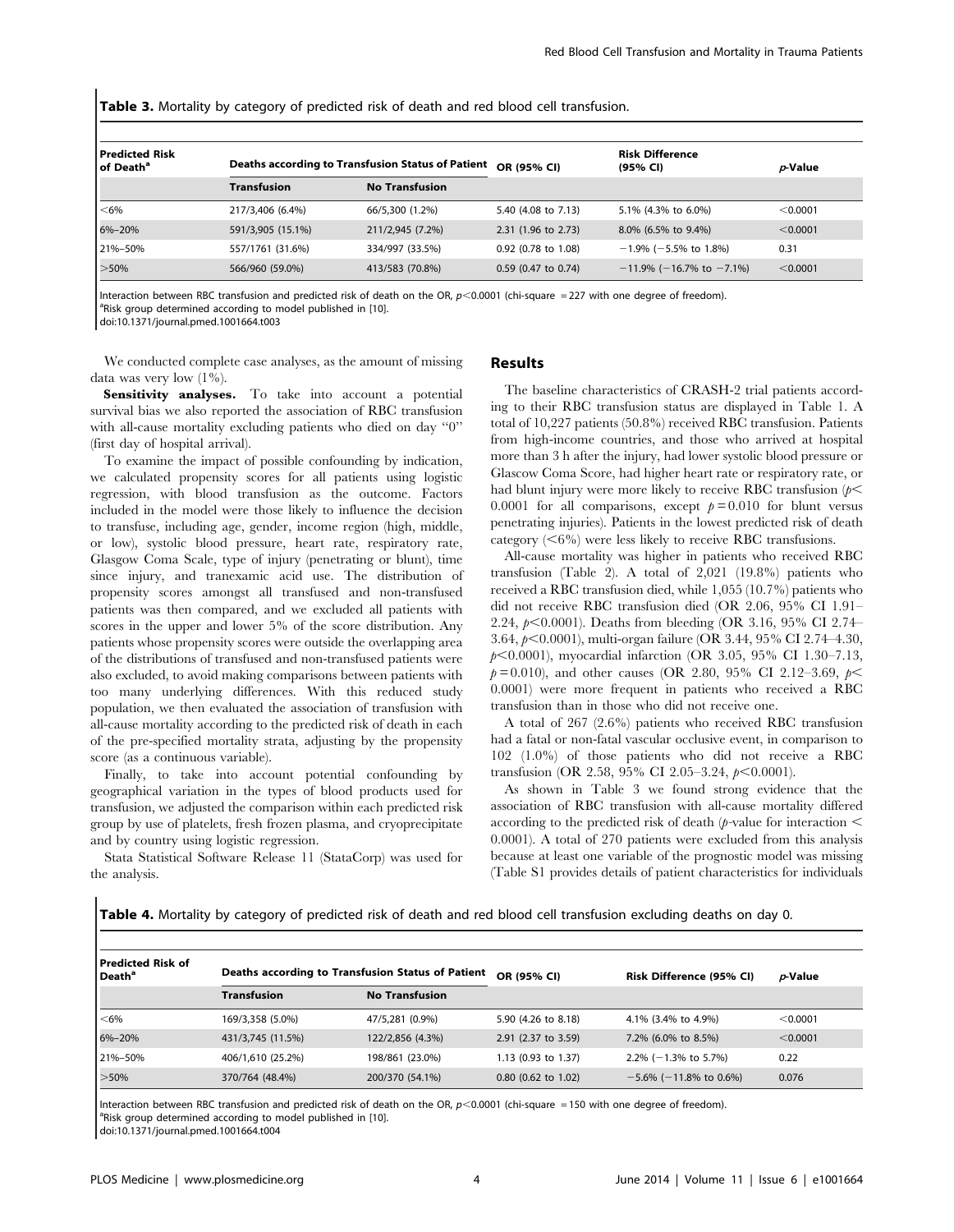Table 5. Mortality by category of predicted risk of death and red blood cell transfusion adjusted for propensity score.

| <b>Predicted Risk of</b><br>l Deathª | Deaths according to Transfusion Status of Patient |                       | OR (95% CI)           | Risk Difference (95% CI)   | p-Value  |
|--------------------------------------|---------------------------------------------------|-----------------------|-----------------------|----------------------------|----------|
|                                      | <b>Transfusion</b>                                | <b>No Transfusion</b> |                       |                            |          |
| $<$ 6%                               | 203/3,128 (6.5%)                                  | 61/4,633 (1.3%)       | 4.87 (3.62 to 6.55)   | 5.0% (4.0% to 5.9%)        | < 0.0001 |
| 6%-20%                               | 558/3,758 (14.8%)                                 | 205/2,874 (7.1%)      | 2.22 (1.86 to 2.63)   | 7.5% (6.0% to 9.0%)        | < 0.0001 |
| 21%-50%                              | 462/1,450 (31.9%)                                 | 288/909 (31.7%)       | 1.08 (0.90 to 1.30)   | $1.8\%$ (-2.2% to 5.7%)    | 0.42     |
| >50%                                 | 394/644 (61.2%)                                   | 314/449 (69.9%)       | $0.69$ (0.53 to 0.90) | $-8.3\%$ (-14.1% to -2.5%) | 0.006    |

Interaction between RBC transfusion and predicted risk of death on the OR,  $p$ <0.0001 (chi-square = 151).

<sup>a</sup>Risk group determined according to model published in [10].

doi:10.1371/journal.pmed.1001664.t005

with missing data). The risk of all-cause mortality associated with RBC transfusion was increased in patients with  $\leq 6\%$  predicted risk of death, (217 [6.4%] in transfused group versus 66 [1.2%] in non-transfused group; OR 5.40, 95% CI 4.08–7.13,  $p<0.0001$ ). RBC transfusion was also associated with an increase in all-cause mortality in patients with 6%–20% predicted risk of death (591 [15.1%] in transfused group versus 211 [7.2%] in non-transfused group; OR 2.31, 95% CI 1.96-2.73,  $p<0.0001$ ). Among patients with a predicted risk of death of 21%–50%, all-cause mortality was similar in the two groups (557 [31.6%] in transfused group versus 334 [33.5%] in non-transfused group; OR 0.92, 95% CI 0.78– 1.08,  $p = 0.31$ , while the risk of all-cause mortality was significantly decreased with RBC transfusion in patients with  $>50\%$ predicted risk of death (566 [59%] in transfused group versus 413 [70.8%] in non-transfused group; OR 0.59, 95% CI 0.47–0.74,  $p<0.0001$ ).

In absolute terms, there were 5.1 (95% CI 4.3 to 6.0) more deaths per 100 patients associated with RBC transfusion in the group with the lowest predicted risk of death but 11.9 (95% CI 7.1 to 16.7) fewer deaths per 100 patients associated with RBC transfusion in the group with the highest predicted risk.

The sensitivity analysis (excluding 1,086 patients who died at day 0) showed similar results, indicating that the association of RBC transfusion with all-cause mortality differed according to the predicted risk of death (*p*-value for interaction  $\leq 0.0001$ ) (Table 4). Propensity score analysis (excluding 2,011 patients with extreme propensity score values) showed similar results, with strong evidence of interaction of the association of RBC transfusion with all-cause mortality according to the predicted risk of death  $(p$ -value for interaction  $\leq 0.0001$ ) (Table 5). The sensitivity analysis adjusting for use of platelets, fresh plasma, and cryoprecipitate and for country also showed a similar pattern and strong evidence of interaction (Table 6).

To explore the association of RBC transfusion with all-cause mortality further, we created ten groups of predicted risk of death containing approximately one-tenth of the primary outcome each. As can be seen in Figure 1, RBC transfusion showed a trend from a positive association (harmful) to a negative association (beneficial) with all-cause mortality according to predicted risk of death. RBC transfusion was associated with an increase in all-cause mortality at low predicted risk of death and a decrease in all-cause mortality at high predicted risk of death. The change in direction of the association of transfusion (from harmful to beneficial) with all-cause mortality occurred around a predicted risk of death of about 25%.

We found strong evidence that the association of RBC transfusion with all-cause mortality differed according to the predicted risk of death ( $p$ -value for interaction  $\leq 0.0001$ ) for each of geographical regions considered (Table 7). Although effect estimates and confidence intervals varied by geographical region, we found the same pattern of association of RBC transfusion and all-cause mortality (positive at low predicted risk of death and negative at high predicted risk of death).

We also found strong evidence that the association of RBC transfusion with vascular occlusive events differed according to the predicted risk of death ( $p$ -value for interaction  $\leq 0.0001$ ) (Table 8). The risk associated with RBC transfusion was significantly increased for all the predicted risk of death categories, but the relative increase was higher for those with the lowest predicted risk of death. The OR of vascular occlusive events associated with RBC transfusion was 4.92 (95% CI 2.80-8.65,  $p < 0.0001$ ) in patients with  $\leq 6\%$  predicted risk of death, 1.66 (95% CI

Table 6. Mortality by category of predicted risk of death and red blood cell transfusion (adjusted analysis).

| Predicted Risk of Death <sup>a</sup> |                    | Deaths according to Transfusion Status of Patient | OR <sup>b</sup> (95% CI) | p-Value  |
|--------------------------------------|--------------------|---------------------------------------------------|--------------------------|----------|
|                                      | <b>Transfusion</b> | <b>No Transfusion</b>                             |                          |          |
| $ <$ 6%                              | 217/3,346 (6.5%)   | 66/5,191 (1.3%)                                   | 3.68 (2.71 to 5.01)      | < 0.0001 |
| 6%-20%                               | 591/3,750 (15.8%)  | 211/2,853 (7.4%)                                  | 1.92 (1.59 to 2.30)      | < 0.0001 |
| 21%-50%                              | 555/1,761 (31.7%)  | 332/993 (33.4%)                                   | 0.95 (0.78 to 1.16)      | 0.62     |
| >50%                                 | 559/947 (59.0%)    | 403/573 (70.3%)                                   | 0.82 (0.62 to 1.07)      | < 0.0001 |

Interaction between RBC transfusion and predicted risk of death on the OR,  $p$ <0.0001 (chi-square = 188 with one degree of freedom).

<sup>a</sup>Risk group determined according to model published in [10].

 $b$ OR adjusted for country as well as use of platelets (n = 806), fresh frozen plasma (n = 2,633), and cryoprecipitate (n = 392). In total, 2,726 (13.5%) patients received one of these blood products.

doi:10.1371/journal.pmed.1001664.t006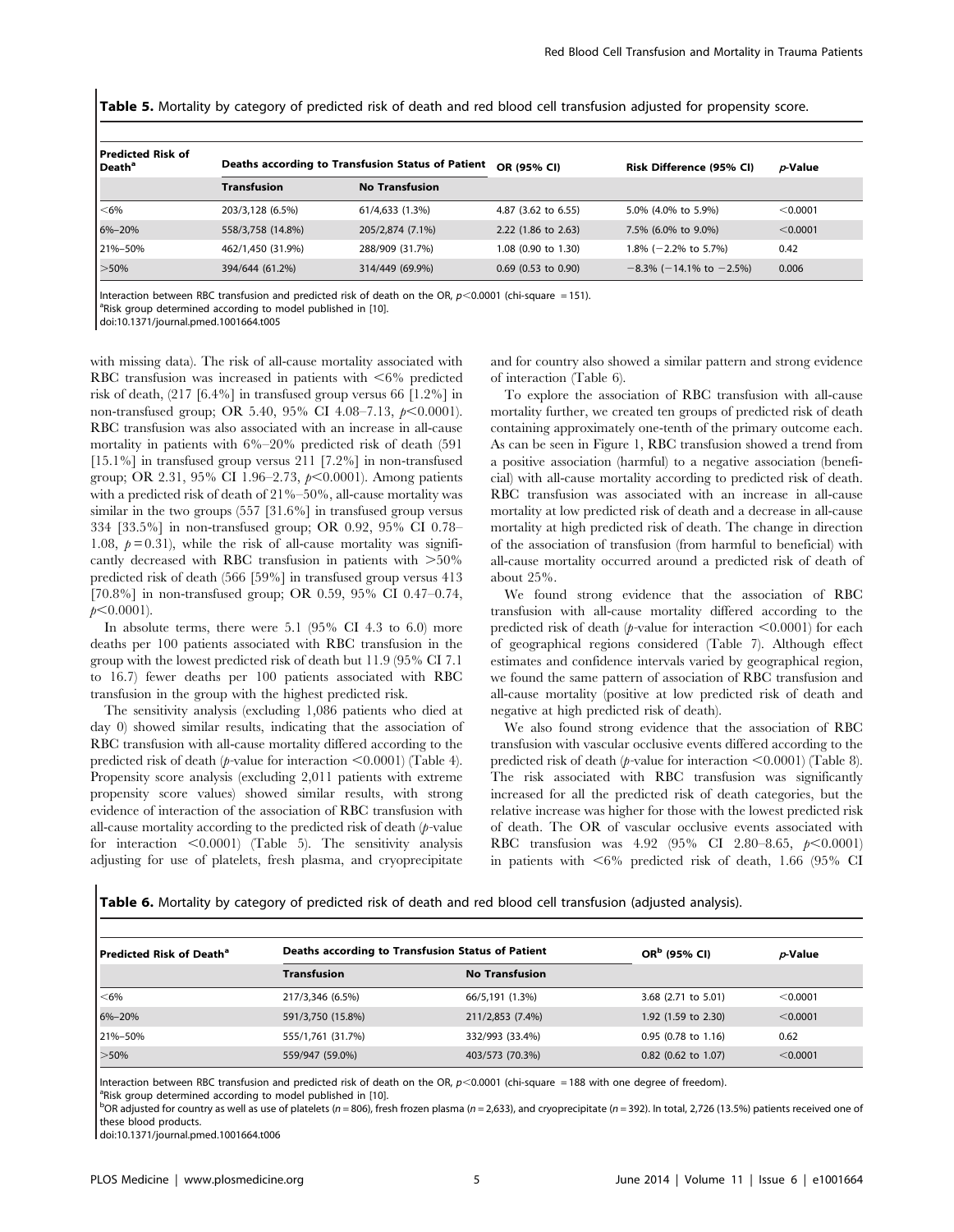| <b>Risk category</b> | <b>Predicted risk</b><br>(%)    |                          | Deaths according to transfusion status |  |  |
|----------------------|---------------------------------|--------------------------|----------------------------------------|--|--|
|                      |                                 | <b>Transfusion</b>       | <b>No transfusion</b>                  |  |  |
| $\mathbf{1}$         | $< 6.1\%$                       | 223/3479                 | 68/5367                                |  |  |
| $\mathbf{2}$         | $(6.1\% \text{ to } <10.0\%)$   | 242/1911                 | 58/1651                                |  |  |
| 3                    | $(10.0\% \text{ to } < 15.4\%)$ | 202 / 1260               | 89/851                                 |  |  |
| 4                    | $(15.4\% \text{ to } 22.8\%)$   | 210/966                  | 90/543                                 |  |  |
| 5                    | $(22.8\% \text{ to } < 31.3\%)$ | 195/698                  | 101/386                                |  |  |
| 6                    | $(31.3\% \text{ to } 42.1\%)$   | 175/511                  | 120/282                                |  |  |
| $\overline{7}$       | (42.1% to <53.7%)               | 172/360                  | 125/227                                |  |  |
| 8                    | (53.7% to <65.4%)               | 181/327                  | 113/191                                |  |  |
| 9                    | (65.4% to 77.8%)                | 176/301                  | 120/164                                |  |  |
| 10                   | >77.8%                          | 155/219                  | 140/163                                |  |  |
|                      | 0.25<br>0.5                     | $\mathfrak{p}$<br>8<br>4 |                                        |  |  |

Odds ratio (95% CI)

Risk categories created with approximately an equal number of deaths in each of the 10 categories

#### Figure 1. Odds ratio of death for transfusion compared to no transfusion by risk category. doi:10.1371/journal.pmed.1001664.g001

1.13–2.46,  $p = 0.009$  in patients with  $6\%$ –20% predicted risk of death, 1.80 (95% CI 1.16–2.80,  $p = 0.006$ ) in patients with 21%– 50% predicted risk of death, and 1.58 (95% CI 0.93–2.68,  $p = 0.081$ ) in patients with  $> 50\%$  predicted risk of death

#### Discussion

#### Main Findings

The association of blood transfusion with all-cause mortality appears to vary according to the predicted risk of death. We found that in patients with a predicted risk of  $\leq 20\%$ , transfusion was associated with an increase in all-cause mortality, while in those patients with high predicted risk of death  $(>50\%)$ , transfusion was associated with reduced mortality. This pattern from harmful to beneficial association was also found when the association of transfusion with mortality was analysed in ten risk categories, and when we analysed patients from different geographical regions separately. In spite of these findings, because of potential biases inherent in this observational study, our findings should be considered cautiously.

Because an increase in vascular occlusive events was hypothesized as one of the possible mechanisms by which RBC transfusion might be harmful, we conducted a stratified analysis for these outcomes [11,12]. Although we found that the association of transfusion with fatal and non-fatal vascular occlusive events varies according to the predicted risk of death,

Table 7. Mortality with red blood cell transfusion by risk category and geographical region.

| Predicted Risk of Death | OR (95% CI) <sup>a</sup> by Geographical Region |                                     |                       |                                           |  |  |
|-------------------------|-------------------------------------------------|-------------------------------------|-----------------------|-------------------------------------------|--|--|
|                         | Asia                                            | <b>Central and South</b><br>America | Africa                | Europe, North America, and<br>Australasia |  |  |
| $<$ 6%                  | 4.94 (2.86 to 8.54)                             | 6.55 (4.16 to 10.32)                | 2.92 (1.67 to 5.10)   | 13.01 (4.42 to 38.37)                     |  |  |
| 6%-20%                  | 2.31 (1.74 to 3.07)                             | 2.01 (1.47 to 2.75)                 | 1.77 (1.30 to 2.40)   | 5.55 (3.15 to 9.79)                       |  |  |
| 21%-50%                 | 1.06 (0.83 to 1.35)                             | $0.80$ (0.55 to 1.15)               | $0.49$ (0.33 to 0.71) | 1.48 (0.90 to 2.44)                       |  |  |
| >50%                    | $0.87$ (0.62 to 1.22)                           | $0.67$ (0.40 to 1.12)               | $0.44$ (0.26 to 0.73) | $0.45$ (0.27 to 0.76)                     |  |  |
| Deaths/total            | 1,158/7,250 (16.0%)                             | 737/5,173 (14.2%)                   | 707/4,761 (14.8%)     | 353/2,673 (13.2%)                         |  |  |

Interaction between RBC transfusion and predicted risk of death on the OR,  $p$ <0.0001 for each continent grouping. <sup>a</sup>OR for RBC transfusion versus no RBC transfusion. Risk group determined according to model published in [10]. doi:10.1371/journal.pmed.1001664.t007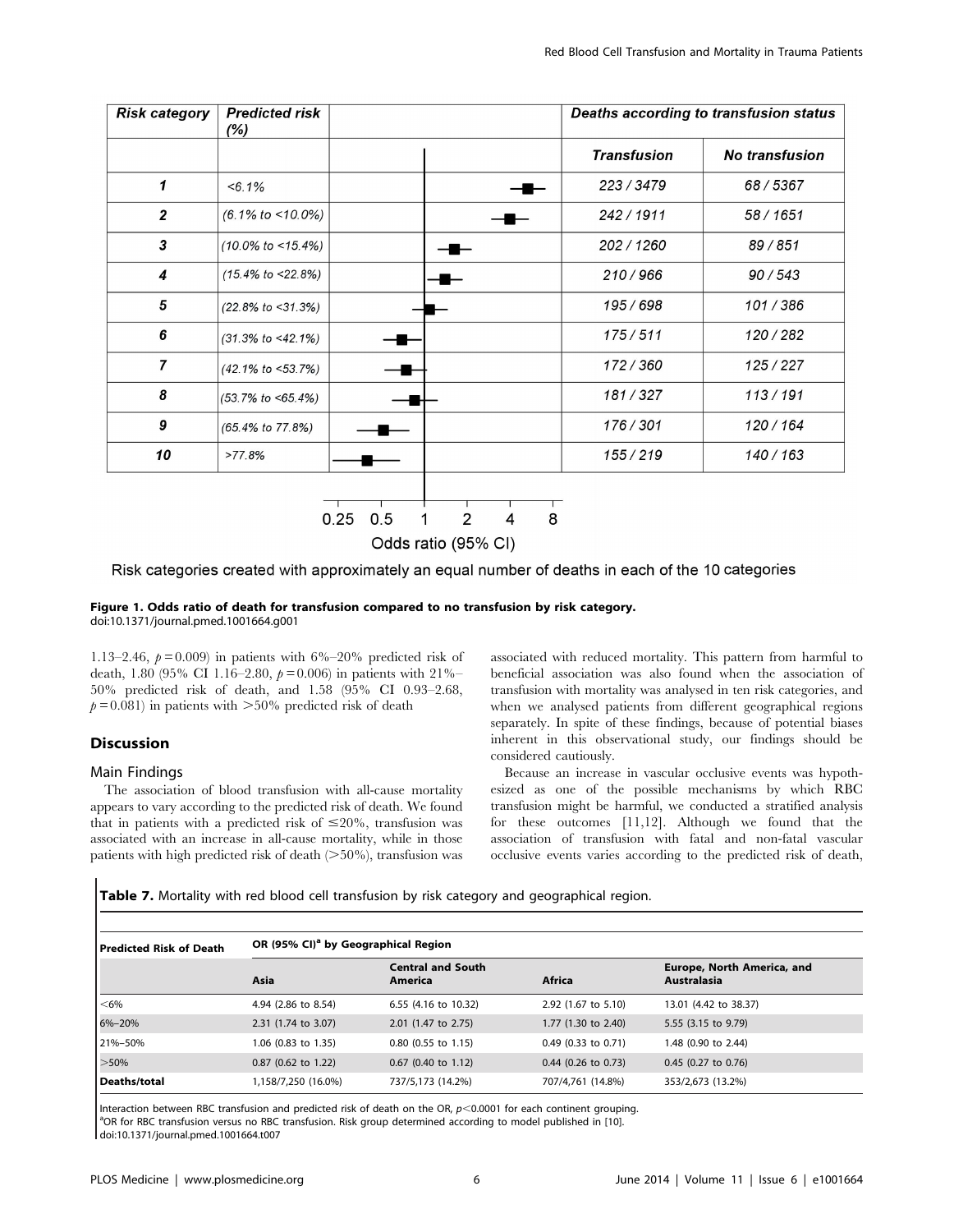Table 8. Vascular occlusive events (fatal and non-fatal) by category of predicted risk of death and red blood cell transfusion.

| Predicted Risk of<br>l Deathª | Vascular Occlusive Events according to Transfusion<br><b>Status of Patient</b> |                       | OR (95% CI)         | Risk Difference (95% CI) p-Value |          |
|-------------------------------|--------------------------------------------------------------------------------|-----------------------|---------------------|----------------------------------|----------|
|                               | <b>Transfusion</b>                                                             | <b>No Transfusion</b> |                     |                                  |          |
| $<$ 6%                        | 50/3,406 (1.5%)                                                                | 16/5,300 (0.3%)       | 4.92 (2.80 to 8.65) | 1.2% (0.7% to 1.6%)              | < 0.0001 |
| 6%-20%                        | 81/3,905 (2.1%)                                                                | 37/2,945 (1.3%)       | 1.66 (1.13 to 2.46) | $0.8\%$ (0.2% to 1.4%)           | 0.009    |
| 21%-50%                       | 84/1,761 (4.8%)                                                                | 27/997 (2.7%)         | 1.80 (1.16 to 2.80) | 2.1% (0.6% to 3.5%)              | 0.006    |
| >50%                          | 51/960 (5.3%)                                                                  | 20/583 (3.4%)         | 1.58 (0.93 to 2.68) | $1.9\%$ (-0.2% to 3.9%)          | 0.081    |

Interaction between RBC transfusion and predicted risk of death on the OR,  $p = 0.013$ .

<sup>a</sup>Risk group determined according to model published in [10].

doi:10.1371/journal.pmed.1001664.t008

transfusion was positively associated with vascular occlusive events (harmful) across all risk strata regardless of the predicted risk of death category.

#### Strengths and Limitations

Our study has a number of strengths. The CRASH-2 trial was a prospective cohort of bleeding trauma patients, with standardised collection of data on prognostic factors, a large sample size, few missing data, and low loss to follow-up [9]. It included hospitals from low-, middle-, and high-income countries. The prognostic model used in this analysis has shown good performance when externally validated [10]. The study hypothesis was pre-specified, including the risk strata and the direction of the association of transfusion according to the predicted risk of death. The study protocol was registered.

On the other hand, our study has serious limitations. Although our data were from a randomised clinical trial, blood transfusion was not a randomised intervention, and therefore our inferences are vulnerable to confounding [13]. Potential confounding could be suspected because baseline characteristics for transfused and non-transfused patients were different, and those receiving transfusion were at a higher risk of death due to bleeding. Furthermore, there is the possibility of biases acting in different directions depending on the predicted risk of death. For example, in the high-risk group  $(>50\%$  risk of death), the negative association (beneficial) of RBC transfusion with all-cause mortality could be due to survival bias, since only those who survive are eligible to receive a transfusion [14]. Unfortunately, it was not possible to conduct a time-updated model whereby the period before transfusion was taken into account, since the time of the transfusion was not recorded. Nonetheless, when we attempted to avoid this bias by limiting the analysis to those patients who survived beyond day 0 and therefore had the same opportunity to be transfused, the interaction remained strong.

Conversely, among the low-risk patients, those receiving RBC transfusion might have been at higher risk of death (''confounding by indication''). Propensity scores are useful in observational studies, as they help the researcher to determine whether groups of users and non-users are comparable, and have the potential to reduce confounding by indication [15]. When we conducted an analysis using propensity scores, the results were similar. One potential limitation of using this analytical approach in our study is that there might be a time gap between the variables used in the propensity score (recorded at hospital admission) and the transfusion indication, and this time gap could result in patients being classified as lower risk than they are at the actual time of transfusion. However, the variables included in the propensity scores have been shown to be good predictors of 28-d mortality (which is the transfusion window included in this analysis), so the potential of ''misclassifying'' to a lower risk category a large proportion of patients using this approach is low [10].

Another limitation of our study is that we could not consider haemoglobin in our analysis. However, our analysis is still informative for current clinical practice, as the indications for a large proportion of RBC transfusions in trauma patients early after hospital admission are based on clinical signs (such as the ones included in our prognostic model) rather than on haemoglobin levels. Furthermore, as mentioned above, the clinical signs included in our prognostic model, such as heart rate and blood pressure, have been shown to be highly predictive of adverse outcomes in patients with trauma and bleeding, and specifically the prognostic model used in our analysis has shown good predictive performance [10].

Finally, the association of blood transfusion with all-cause mortality could have been influenced by the type of blood product received (i.e., whole blood or RBCs) in different countries. Although we did not have this information available, the same pattern and strong evidence for interaction according to baseline risk was found in all the geographical regions. Furthermore, when we further adjusted by use of platelets, fresh frozen plasma, and cryoprecipitate and by country, results were similar.

#### Comparison with Previous Studies

Previous studies have shown that RBC transfusions are associated with an increased risk of complications in trauma patients. A systematic review evaluating the association of RBC transfusion with mortality in critically ill patients identified 45 observational studies, and in 42 of them the risks of RBC transfusion outweighed the benefits [6]. The studies included were observational and therefore prone to different types of bias, and, importantly, they did not analyse the association of RBC transfusion with mortality according to baseline risk.

The findings from another systematic review that evaluated the effect of liberal versus restricted transfusion thresholds (haemoglobin or haematocrit triggers) in critically ill patients support the use of restrictive transfusion triggers (haemoglobin levels between 70 and 80 g/l) [7]. Nonetheless, haematocrit level is not a reliable indicator of the extent of bleeding in the early hours after hospital admission, when a substantial proportion of RBC transfusions occur, and clinicians instead use clinical signs and their clinical judgment to decide whether or not to mandate a RBC transfusion. To the best of our knowledge, this is the first study to evaluate the association of RBC transfusion with all-cause mortality stratified by predicted risk of death, using simple clinical variables routinely available at hospital admission.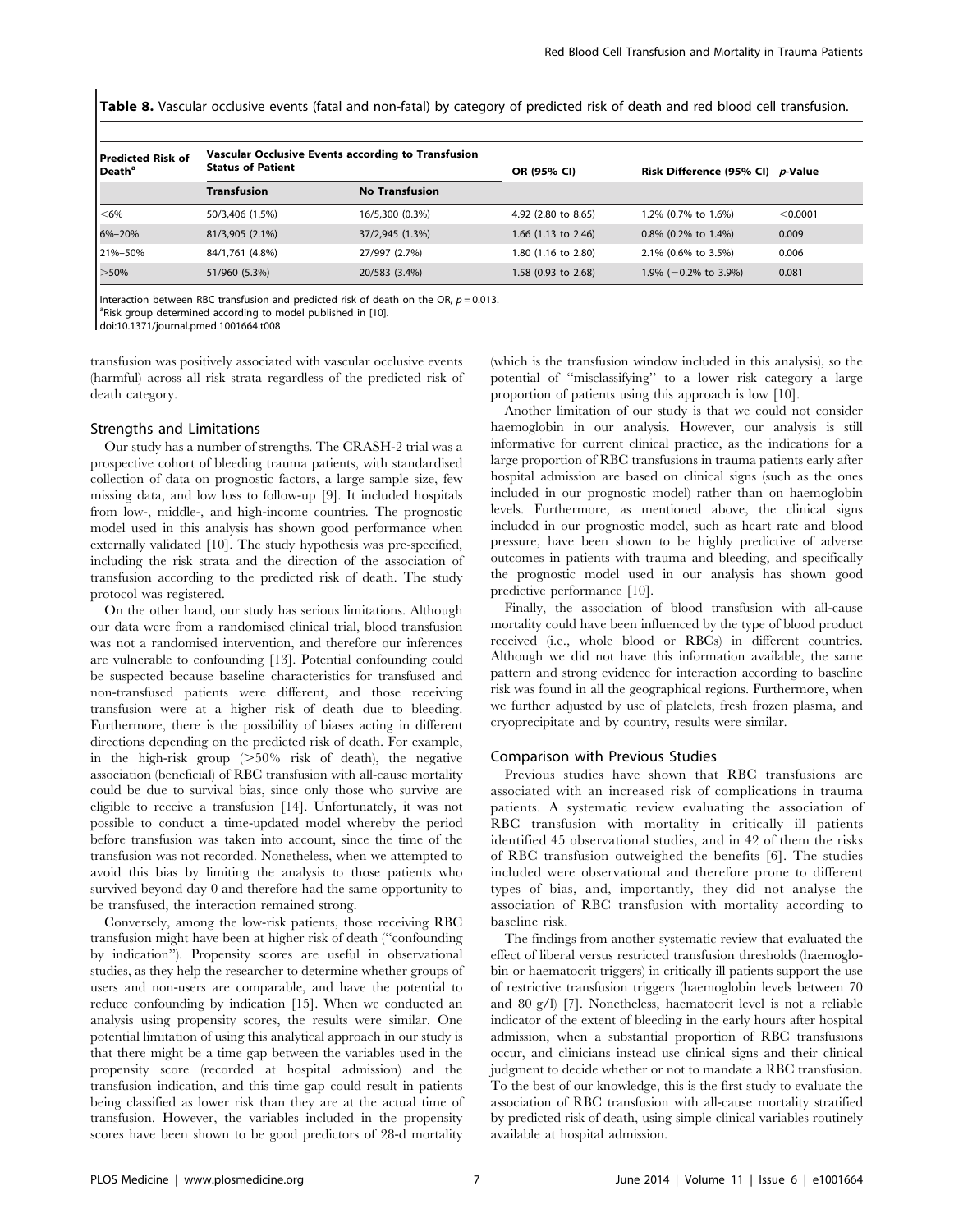#### Implications for Practice and Research

Current recommendations for trauma and critically ill patients state that transfusion is indicated for patients in ''haemorrhagic shock'' or who are haemodynamically unstable, and that a restrictive strategy (transfusion when haemoglobin  $\langle 70 \text{ g/l} \rangle$  is as effective as a liberal strategy (transfusion when haemoglobin  $\leq$ 100 g/l) for haemodynamically stable patients [16,17]. It is important to highlight that only a small proportion of trauma patients would present with haemorrhagic shock, and the vast majority of trauma patients might be unstable but not at very high risk of death [18,19]. Although RBC transfusion might be lifesaving for patients with haemorrhagic shock, uncertainty remains about the best early transfusion strategy in other patients. Our study suggests that blood transfusion could be harmful for those patients whose predicted risk of death is low. However, as our study was observational, important biases cannot be ruled out, and we cannot claim a causal link. Therefore, this hypothesis should be prospectively evaluated in a randomised controlled trial.

#### References

- 1. Sauaia A, Moore FA, Moore EE, Moser KS, Brennan R, et al. (1995) Epidemiology of trauma deaths: a reassessment. J Trauma 38: 185–193.
- 2. Kauvar DS, Lefering R, Wade CE (2006) Impact of hemorrhage on trauma outcome: an overview of epidemiology, clinical presentations, and therapeutic considerations. J Trauma 60 (Suppl 6): S3–S11.
- 3. Rossaint R, Bouillon B, Cerny V, Coats TJ, Duranteau J, et al. (2010) Management of bleeding following major trauma: an updated European guideline. Crit Care 14: R52.
- 4. Wilkinson KL, Brunskill SJ, Doree C, Hopewell S, Stanworth S, et al. (2011) The clinical effects of red blood cell transfusions: an overview of the randomised controlled trials evidence base. Transfus Med Rev 25: 145–155.
- 5. World Health Organization (2011) Global Database on Blood Safety: summary report 2011. Available: [http://www.who.int/bloodsafety/global\\_database/](http://www.who.int/bloodsafety/global_database/GDBS_Summary_Report_2011.pdf) [GDBS\\_Summary\\_Report\\_2011.pdf](http://www.who.int/bloodsafety/global_database/GDBS_Summary_Report_2011.pdf). Accessed 12 May 2014.
- 6. Marik PR, Corwin HL (2008) Efficacy of red blood cell transfusion in the critically ill: a systematic review of the literature. Crit Care Med 36: 2667–2674.
- 7. Carson JL, Carless PA, Hebert PC (2012) Transfusion thresholds and other strategies for guiding allogeneic red blood cell transfusion. Cochrane Database Syst Review 2012: CD002042.
- 8. Tien H, Nascimento B, Callum J, Rizoli S (2007) An approach to transfusion and hemorrhage in trauma: current perspectives on restrictive transfusion strategies. Can J Surg 50: 202-209.
- 9. CRASH-2 trial collaborators, Shakur H, Roberts I, Bautista R, Caballero J, et al. (2010) Effects of tranexamic acid on death, vascular occlusive events, and blood transfusion in trauma patients with significant haemorrhage (CRASH-2): a randomised, placebo-controlled trial. Lancet 376: 23–32.
- 10. Perel P, Prieto-Merino D, Shakur H, Clayton T, Lecky F, et al. (2012) Predicting early death in patients with traumatic bleeding: development and validation of a prognostic model. BMJ 345: e5166. doi:10.1136/bmj.e5166

#### Supporting Information

Table S1 Baseline characteristics of included participants and those with missing data. (DOCX)

Text S1 Development and validation of the CRASH-2 prognostic model.

(DOCX)

#### Acknowledgments

The authors express their gratitude to the CRASH-2 trial collaborators for making their data available.

#### Author Contributions

Conceived and designed the experiments: PP IR. Analyzed the data: TC. Wrote the first draft of the manuscript: PP. Contributed to the writing of the manuscript: PP TC DA PC ID HH AH KIM RR AT DvdW IR. [ICMJE](http://www.icmje.org/) criteria for authorship read and met: PP TC DA PC ID HH AH KIM RR AT DvdW IR. Agree with manuscript results and conclusions: PP TC DA PC ID HH AH KIM RR AT DvdW IR.

- 11. Rao SV, Jollis JG, Harrington RA, Granger CB, Newby LK, et al. (2004) Relationship of blood transfusion and clinical outcomes in patients with acute coronary syndromes. JAMA 292: 1555–1562.
- 12. Silvain J, Pena A, Cayla G, Brieger D, Bellemain-Appaix A, et al. (2010) Impact of red blood cell transfusion on platelet activation and aggregation in healthy volunteers: results of the TRANSFUSION study. Eur Heart J 31: 2816-2821. doi:10.1093/eurheartj/ehq209
- 13. MacMahon AD (2003) Approaches to combat confounding by indication in observational studies of intended drug effects. Pharmacoepidemiol Drug Saf 12: 551–558.
- 14. Snyder CW, Weinberg JA, McGwin G Jr, Melton SM, George RL, et al. (2009) The relationship of blood product ratio to mortality: survival benefit or survival bias? J Trauma 66: 358–362.
- 15. Sturmer T, Rothman KJ, Avorn J, Glynn RJ (2010) Treatment effects in the presence of unmeasured confounding: dealing with observations in the tails of the propensity score distribution—a simulation study. Am J Epidemiol 172: 843– 854.
- 16. Napolitano LM, Kurek S, Luchette FA, Anderson GL, Bard MR, et al. (2009) Clinical practice guideline: red blood cell transfusion in adult trauma and critical care. J Trauma 67: 1439–1442.
- 17. Carson JL, Grossman BJ, Kleinman S, Tinmouth AT, Marques MB, et al. (2012) Red blood cell transfusion: a clinical practice guideline from the AABB. Ann Intern Med 157: 49–58.
- 18. Roberts I, Perel P, Prieto-Merino D, Shakur H, Coats T, et al. (2012) Effect of tranexamic acid on mortality in patients with traumatic bleeding: prespecified analysis of data from randomised controlled trial. BMJ 345: e5839.
- 19. Fuller G, Bouamra O, Woodford M, Jenks T, Stanworth S, et al. (2012) Recent massive transfusion practice in England and Wales: view from a trauma registry. Emerg Med J 29: 118–123.